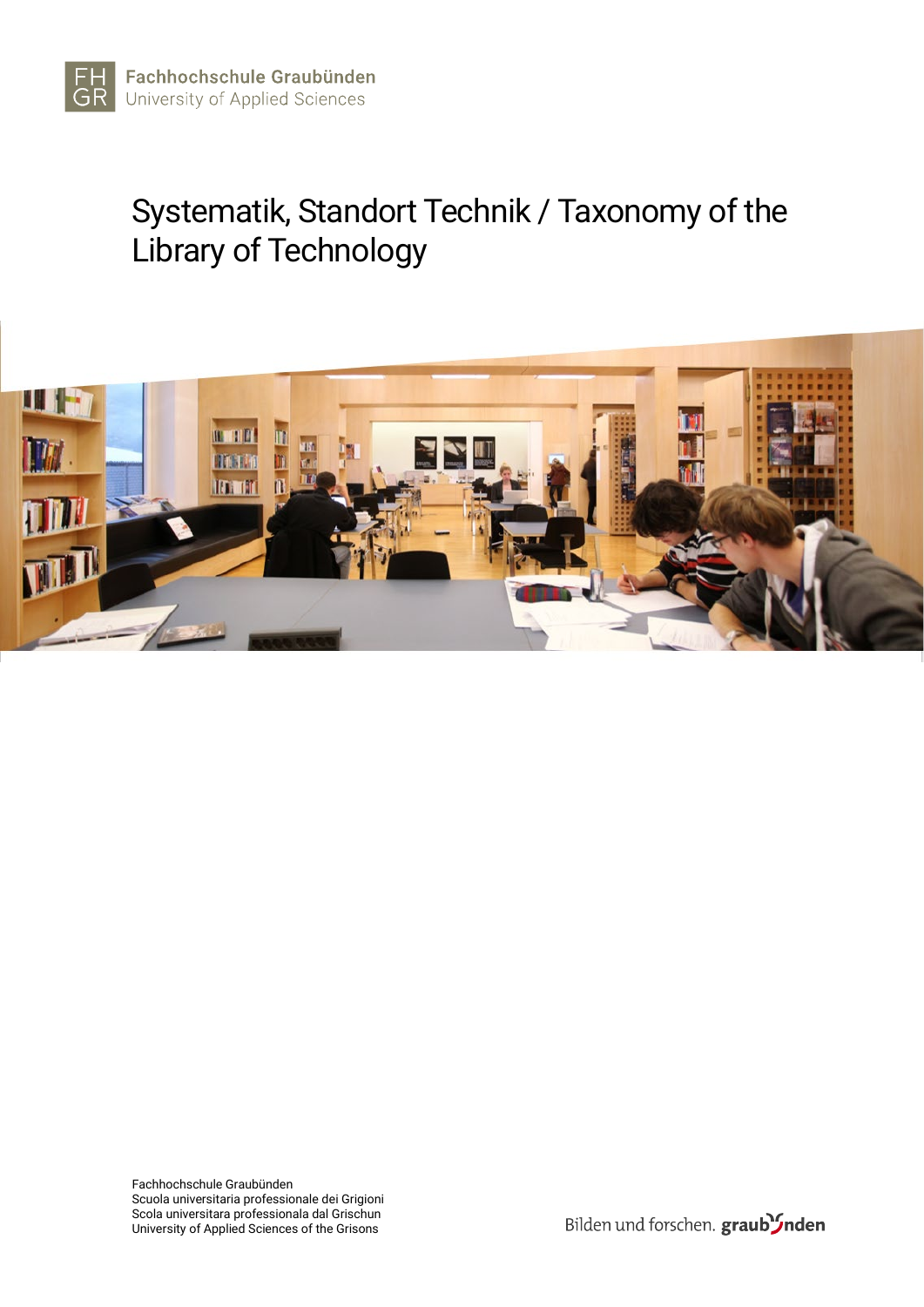# Inhaltsverzeichnis

<span id="page-1-0"></span>

|              | A. Lexika, Allgemeine Nachschlagewerke / Encyclopaedias, General Reference Books  3 |  |
|--------------|-------------------------------------------------------------------------------------|--|
|              |                                                                                     |  |
|              |                                                                                     |  |
|              |                                                                                     |  |
|              |                                                                                     |  |
|              |                                                                                     |  |
|              |                                                                                     |  |
|              |                                                                                     |  |
| $\mathbf{L}$ |                                                                                     |  |
|              |                                                                                     |  |
|              |                                                                                     |  |
|              |                                                                                     |  |
|              |                                                                                     |  |
|              |                                                                                     |  |
|              |                                                                                     |  |
|              |                                                                                     |  |
|              |                                                                                     |  |
|              |                                                                                     |  |
|              |                                                                                     |  |
|              |                                                                                     |  |
|              |                                                                                     |  |
|              |                                                                                     |  |
|              |                                                                                     |  |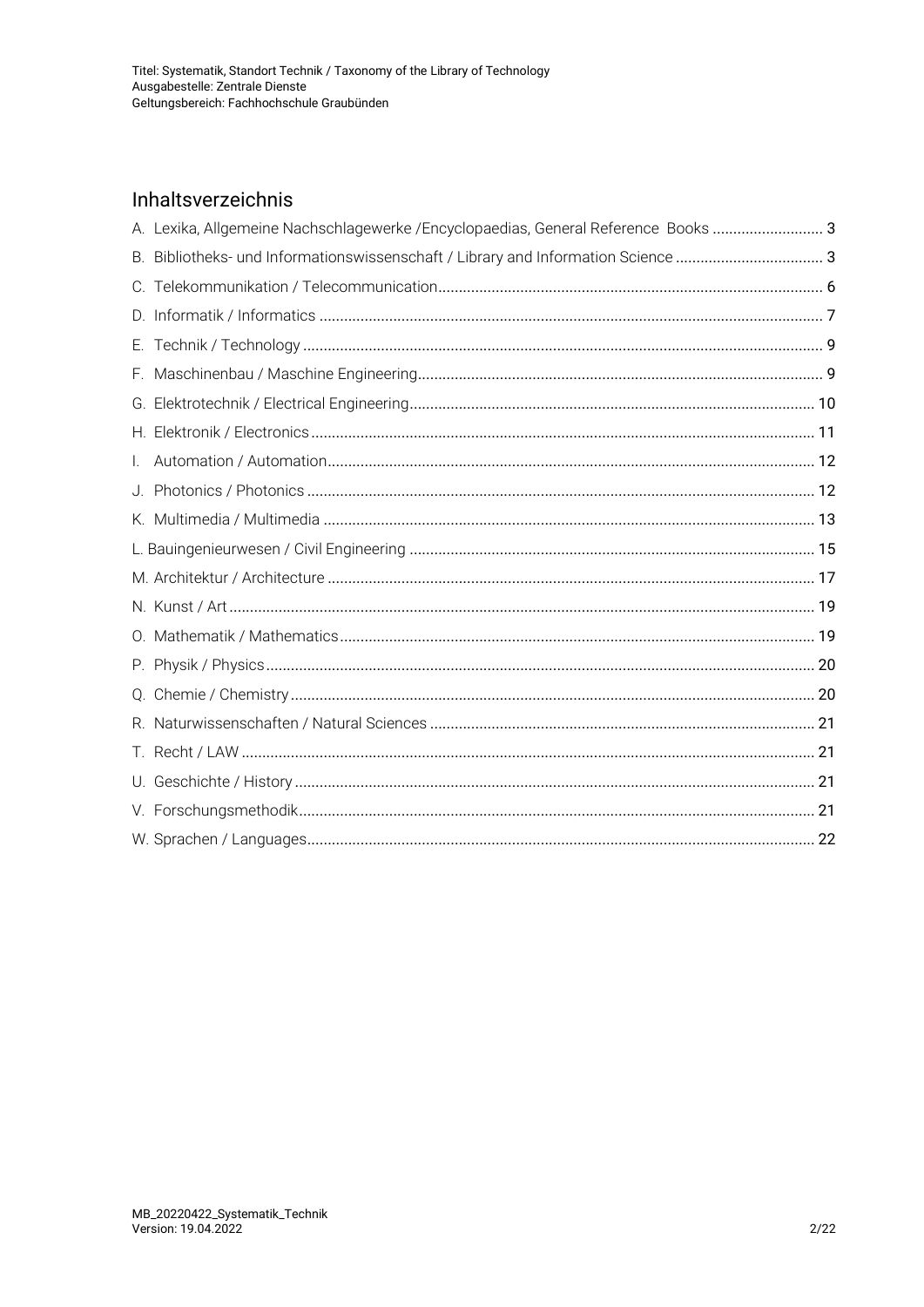# A. Lexika, Allgemeine Nachschlagewerke /Encyclopaedias, General Reference Books

- Lexika, Handbücher / Encyclopaedias, Handbooks
- Bibliographien / Bibliographies
- Jahrbücher / Yearbooks
- Adressbücher / Directories
- Jahresberichte / Annual Reports

# <span id="page-2-0"></span>B. Bibliotheks- und Informationswissenschaft / Library and Information **Science**

#### Übergeordnete Gebiete / General Subjects

- Lexika, Nachschlagewerke / Encyclopaedias, Reference Books
- Adressverzeichnisse / Address Books
- Berufsbilder / Job Outlines
	- Aus- und Weiterbildungen / Education and Further Education
	- Ethische Grundlagen / Ethical Principles
- Rechtliche Grundlagen / Legal Principles
- Angewandte Informationswissenschaft / Applied Information Science

#### Informationswissenschaft / Information Science

- Grundlagen, Einführungen / Basics, Introduction
- Informationsgesellschaft / Information Society
	- *siehe «I 450» (Standort Wirtschaft) see also «I 450» (Library of Economics)*
- Informationswirtschaft / Information Economy
	- Buchhandel / Book Trade
	- 222 Dokumentationsstellen / Documentation Centers
- Informations- und Dokumentationsmanagement / Information and Documentation Management
	- Informationsmanagement / Information Management
	- Wissensmanagement / Knowledge Management
	- Dokumenten- und Objektmanagement / Document Management
	- Records Management / Records Management
- Informationssysteme / Information Systems
	- Konzeption / Conception
	- Usability / Usability
	- Repositories / Repositories
	- Informationsvisualisierung / Information Visualization
- Informationserschliessung / Information Indexing
	- Thesauri / Thesauri
	- Klassifikationen / Classifications
	- Ontologien / Ontologies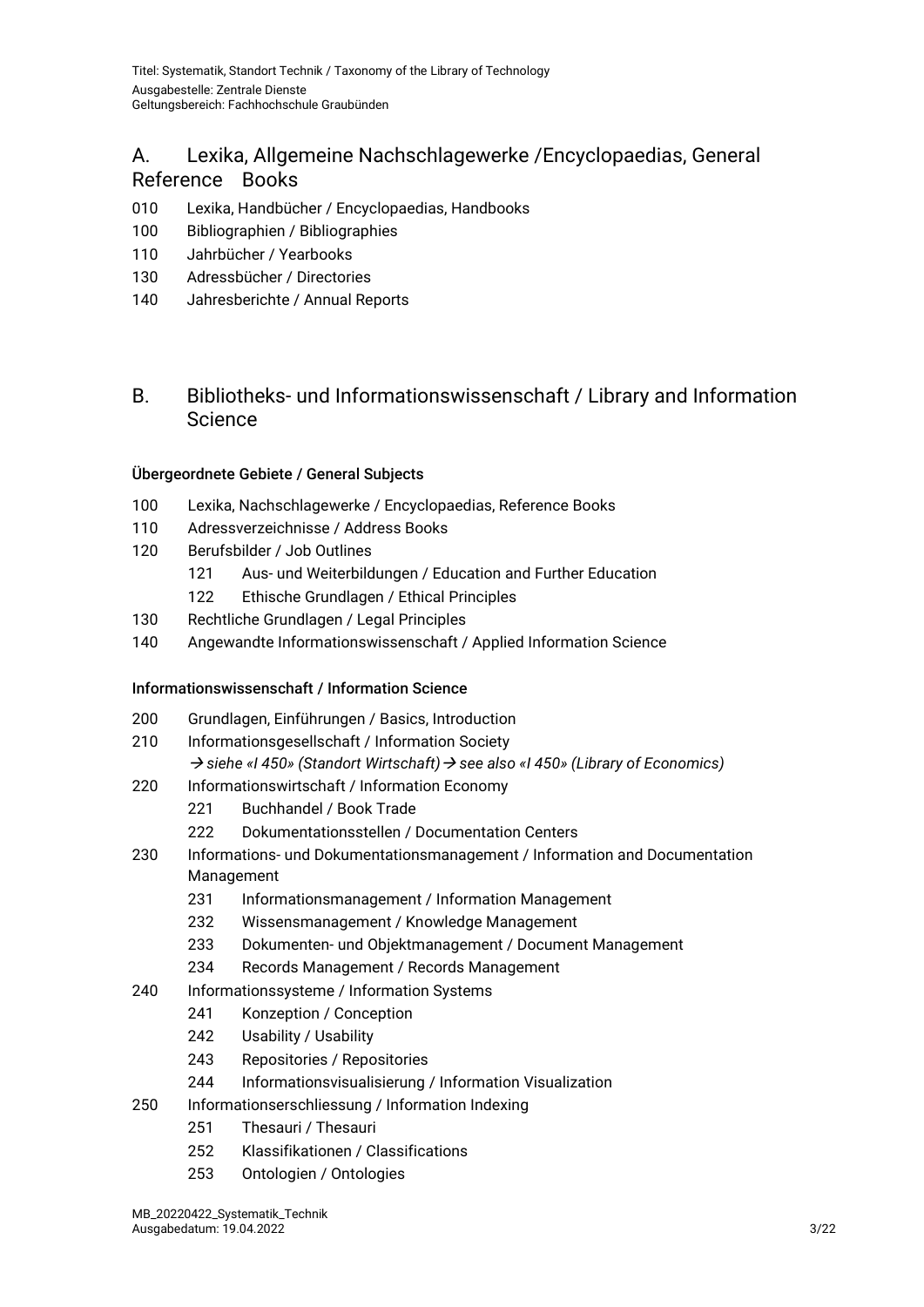- 254 Semantic Web / Semantic Web
- 255 Kollaborative Erschliessung / Collaborative Indexing
- 260 Informationskompetenz und -Verhalten / Information Literacy and Behaviour
- 270 Information Retrieval / Information Retrieval
	- 271 Recherchekompetenz / Search Skills
	- 272 Forschung / Research
	- 273 Internetsuchdienste / Internet Search Services
	- 274 Multimedia Retrieval / Multimedia Retrieval
- 280 Infometrie (Scientometrie, Bibliometrie, Webometrie)

#### Archivwissenschaft / Archival Science

- 300 Geschichte / History
- 310 Darstellungen / Representations
- 320 Typologien / Typologies
- 330 Grundlagen, Einführungen / Basics, Introductions
	- 331 Quellenkunde, Historische Hilfswissenschaften / Source Study, Ancillary Historical Disciplines
- 340 Archivbau / Archives Construction
- 350 Betriebsmanagement / Archives Management
- 360 Bestandsmanagement / Collection Management
	- 361 Überlieferungsbildung, Bestandsaufbau / Transmission and Collection Building
		- 361.1 Archivgut / Archive Records
		- 361.2 Bewertung, Kassation / Evaluation, Cassation
	- 362 Archivische Erschliessung / Archival Indexing
	- 363 Bestandserhaltung / Preservation of Stock
		- 363.1 Papier / Paper
		- 363.2 AV-Medien / Audiovisual Media
		- 363.3 Digitale Langzeitarchivierung / Digital Preservation
	- 364 Bestandsvermittlung / Collection Impartation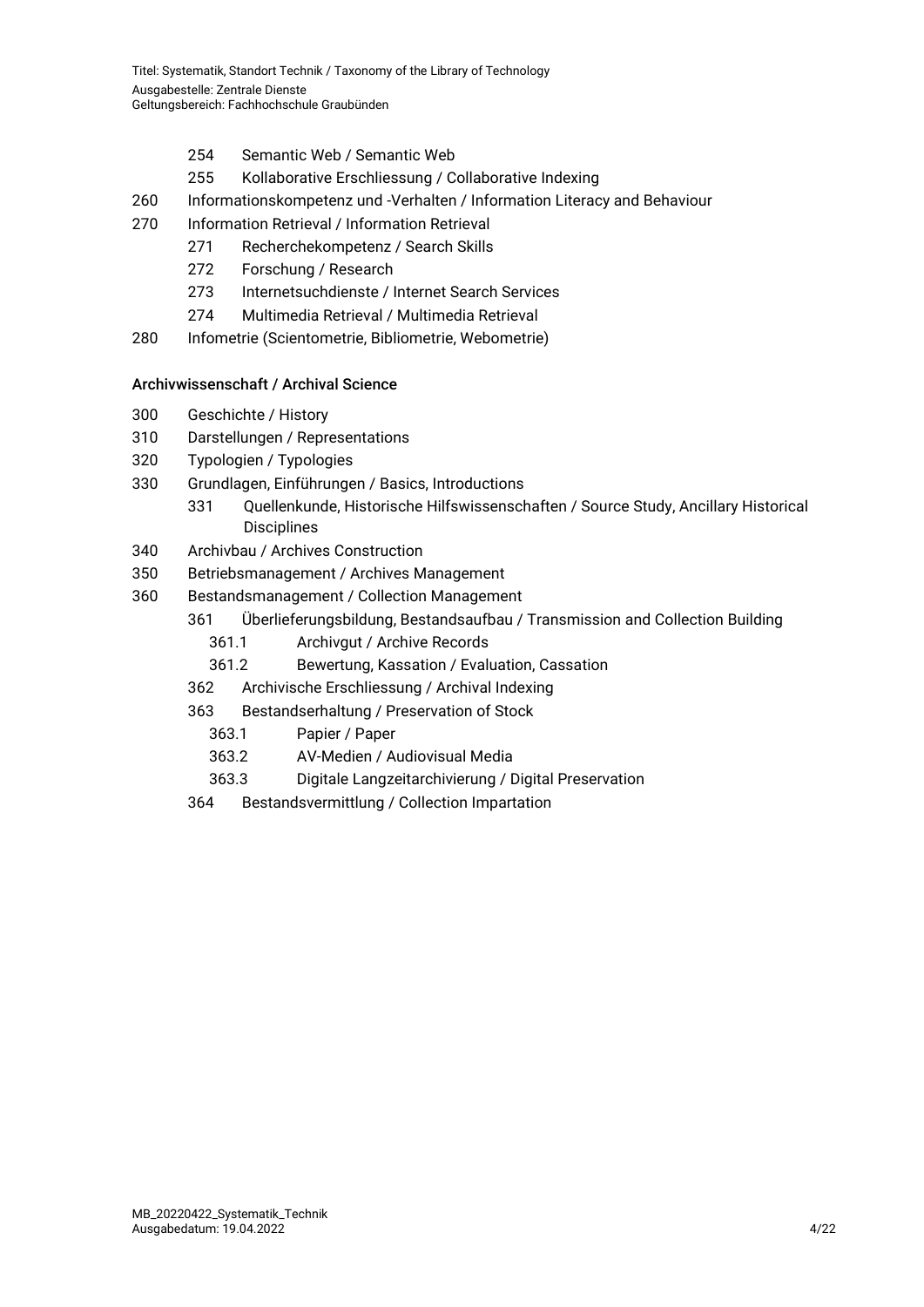#### Bibliothekswissenschaft / Library Science

- 400 Geschichte / History
- 410 Darstellungen / Representations
- 420 Typologien / Typologies
	- 421 Digitale Bibliotheken / Digital Libraries
- 430 Grundlagen, Einführungen / Basics, Introductions
- 440 Bibliotheksbau / Library Architecture
	- 441 Einrichtung / Library Facility
- 450 Betriebsmanagement / Library Management
	- 451 Strategien, Entwicklungen, Innovationen / Strategies, Developments, Innovations
		- 451.1 Qualitätsmanagement, Leistungsmessung / Quality Management, Performance Measurement
		- 451.2 Kooperationen / Cooperations
		- 451.3 Konzeption digitaler Bibliotheken / Conception of Digital Libraries
		- 451.4 Ausblick / Perspective
	- 452 Marketing, Öffentlichkeitsarbeit / Marketing, Public Relations
		- 452.1 Bibliotheken im Web / Libraries on the Internet
	- 453 Ressourcenmanagement / Resource Management
		- 453.1 Personalmanagement / Human Resources Management
		- 453.2 Finanz- und Kostenmanagement / Financial and Cost Management
		- 453.3 Informationstechnologien (IT) / IT-Technologies
	- 454 Risikomanagement / Risk Management
		- 454.1 Mediensicherung / Media Storage
- 460 Bestandsmanagement / Collection Management
	- 461 Bestandsaufbau / Collection Building
	- 462 Bestandserschliessung / Stock Exploitation
		- 462.1 Normen / Norms
		- 462.2 Print / Print
		- 462.3 Non-Books / Non-Books
	- 463 Bestandserhaltung / Preservation of Stock *siehe B 363 see also B 363*
	- 464 Bestandsvermittlung / Collection Impartation
		- 464.1 Nutzung, Präsentation / Utilisation, Presentation
		- 464.2 Vermittlung von Informationskompetenz / Imparation of Information Literacy

#### Museumswissenschaft / Museology

- 510 Darstellungen / Representations
- 530 Grundlagen, Einführungen / Basics, Introductions
- 540 Museumsbau / Museum Construction
- 550 Betriebsmanagement / Museum Management
- 560 Bestandsmanagement / Collection Management
	- 561 Bestandsaufbau / Collection Building
		- 561.1 Sammeln / Collecting
		- 561.2 De-Akzession / Withdrawal
	- 562 Bestandserhaltung / Preservation of Stock *siehe B 363 see also B 363*
	- 563 Ausstellen, Vermitteln / Exhibitation, Impartation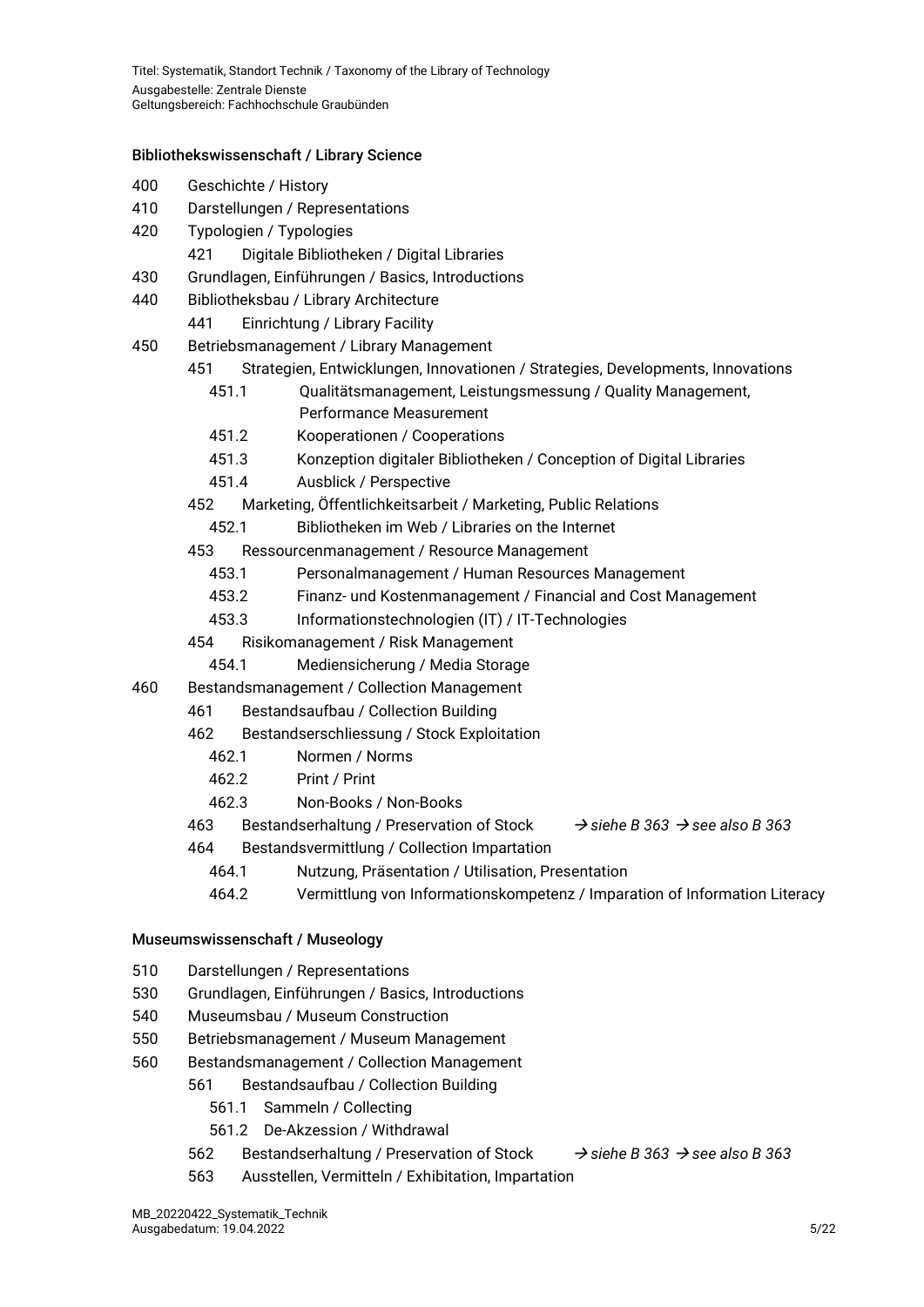# <span id="page-5-0"></span>C. Telekommunikation / Telecommunication

#### Übergeordnete Gebiete, Allgemeines / Superior Field, General Remarks

- 100 Wörterbücher, Lexika, Nachschlagewerke / Dictionaries, Lexica, Reference Books
- 110 Normen, Standards / Norms, Standards
- 120 Entwicklung der Telekommunikation (z.B. Geschichte, Kennzahlen, Berufsbilder) / Development of the Telecommunication (e.g. History, Key Figures, Job Description)

#### Grundlagen, Protokolle, Methoden / Fundamentals, Protocols, Methods

- 200 Allgemeines/Grundlagen / General Remarks, Fundamentals
- 210 Protokolle (z.B. X.25, Frame Relay, OSI, TCP/IP) / Protocolls (e.g. X25, Frame Relay, OSI, TCP/IP)
- 220 Beschreibungssprachen, Spezifikationsmethoden (z.B. ASN.1, SDL) / Description Language, Specification Methods (e.g. ASN. 1, SDL)

#### Nachrichtentechnik, -übertragung, Signalverarbeitung / News Techniques, Broadcast, Signal **Processing**

- 300 Information und Codierung (z.B. Informationstheorie, Quellen-, Kanalcodierung) / Information and Coding (e.g. Information Theories, Source- and Channelcoding)
- 310 Nachrichtenübertragung (z.B. leitungsgebundene, optische, drahtlose) / Information Transmission (e.g. grid-bound, free-space optical communication, wireless).

#### Telekommunikationsnetze, -dienste, -anwendungen / Telecommunication Networks, Services and Applications

- 400 Festnetzkommunikation (z.B. ISDN, ATM, LAN, WAN) / Fixed-Line Communication (e.g. ISDN, ATM, LAN, WAN)
- 410 Mobile Kommunikation (z.B. GSM, GPRS, WAP, WLAN) / Mobile Communication (e.g. GSM, WAP, WLAN)
- 420 Internet-Technologien (z.B. E-Mail, WWW, HTML, XML) / Internet Technologies (e.g. Email, WWW, HTML, XML)
- 430 Verschiedene Dienste (z.B. Intelligent Network, VPN) / Severeal Services (e.g. Intelligent Network, VPN)
- 440 Network Management (z.B. OSI Management, SNMP) / Network Management (e.g OSI Management, SNMP)

#### Multimediasysteme / Multimedia Systems

- 500 Medien (z.B. Radio, Fernsehen, DVD, Grafikformate, SVG) / Media (e.g. Radion, Television, DVD, Graphic Formats, SVB)
- 510 Multimedia-Technologien (z.B. Streaming, Flash, SMIL, MMS) / Multimedia Technologies (e.g. Streaming , Flash, SMIL, MMS)
- 520 Multimedia Systeme / Multimedia Systems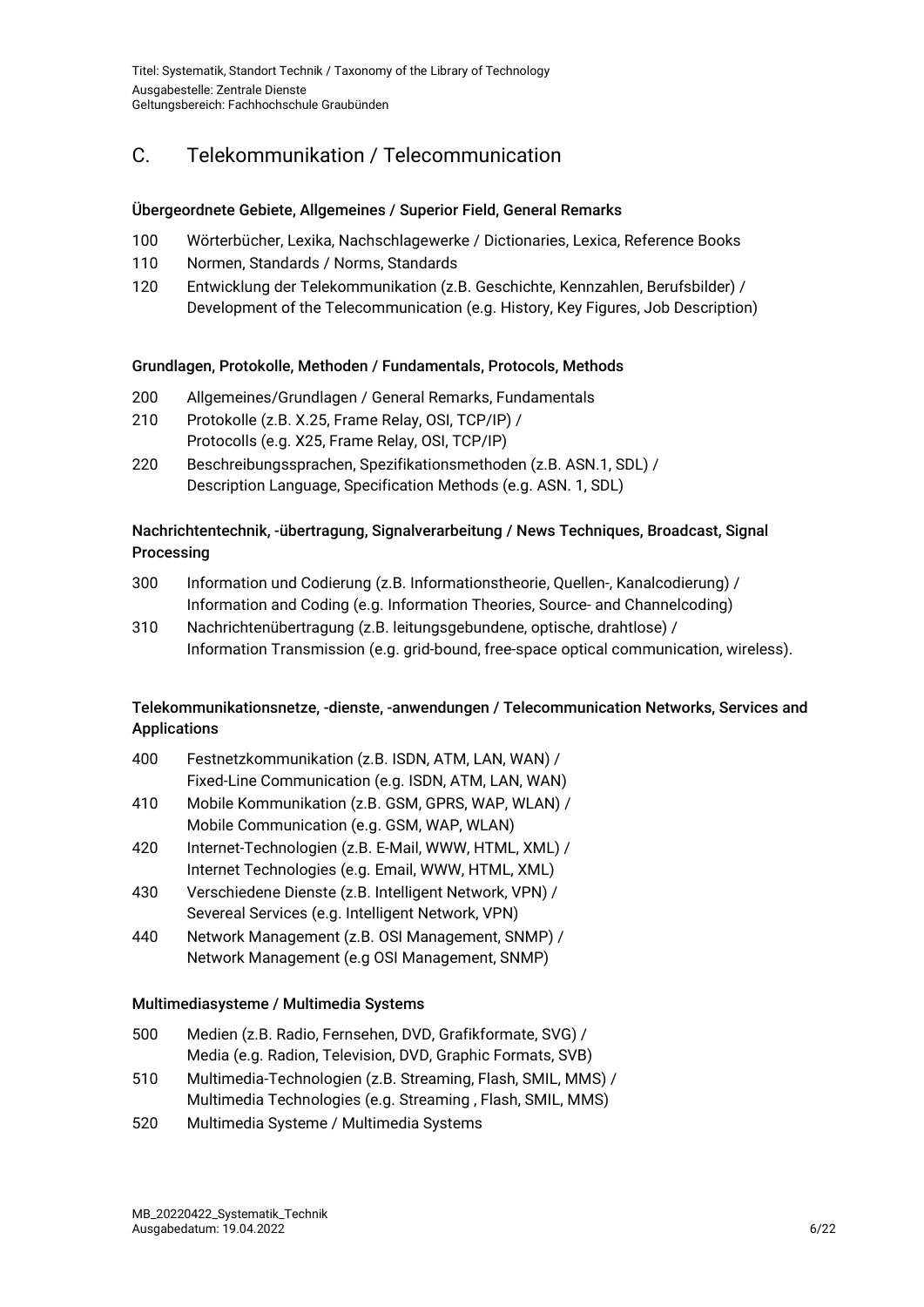# <span id="page-6-0"></span>D. Informatik / Informatics

#### Übergeordnete Gebiete / Superior Fields

- Wörterbücher, Lexika, Nachschlagewerke / Dictionaries, Lexica, Reference Books
- Entwicklung der Informatik (Geschichte, Trends, Kennzahlen, Berufsbilder) / Development of Informatics (History, Trends, Key Figures, Job Description)
- Anwendungsprogramme / Application Programs
- Informatik-Didaktik / Informatics Didactics
- Einführung in die Informatik / Introduction on Informatics

#### Computersysteme / Computer Systems

- Allgemein / General
- Mikroprozessoren / Microprocessors
- Peripherie-Geräte / Peripheral Hardware
- Bussysteme / Bus Systems
- Betriebssysteme / Operating Software
- Speichersysteme / Memory Software
- Mikrocomputersysteme / Microcomputer Systems (Embedded Systems)

#### Informationssysteme und Datenbanken / Information Systems and Databases

- Allgemein / General
- Relationale Datenbanken / Relational Databases
- Objektorientierte Datenbanken / Object Oriented Databases
- Data Warehouse, Data Mining / Data Warehouse, Data Mining
- Semantische Technologien (Linked Data, Semantic Web)
- Geoinformationssysteme (GIS) und Geoinformatik

#### Software Engineering / Software Engineering

- Allgemein / General
- Software-Architektur / Software Architecture
- 
- Usability Engineering / Usability Engineering
- Mobile Applikationen / Mobile Applications
- Algorithmen und Datenstrukturen / Algorithm and Data Structure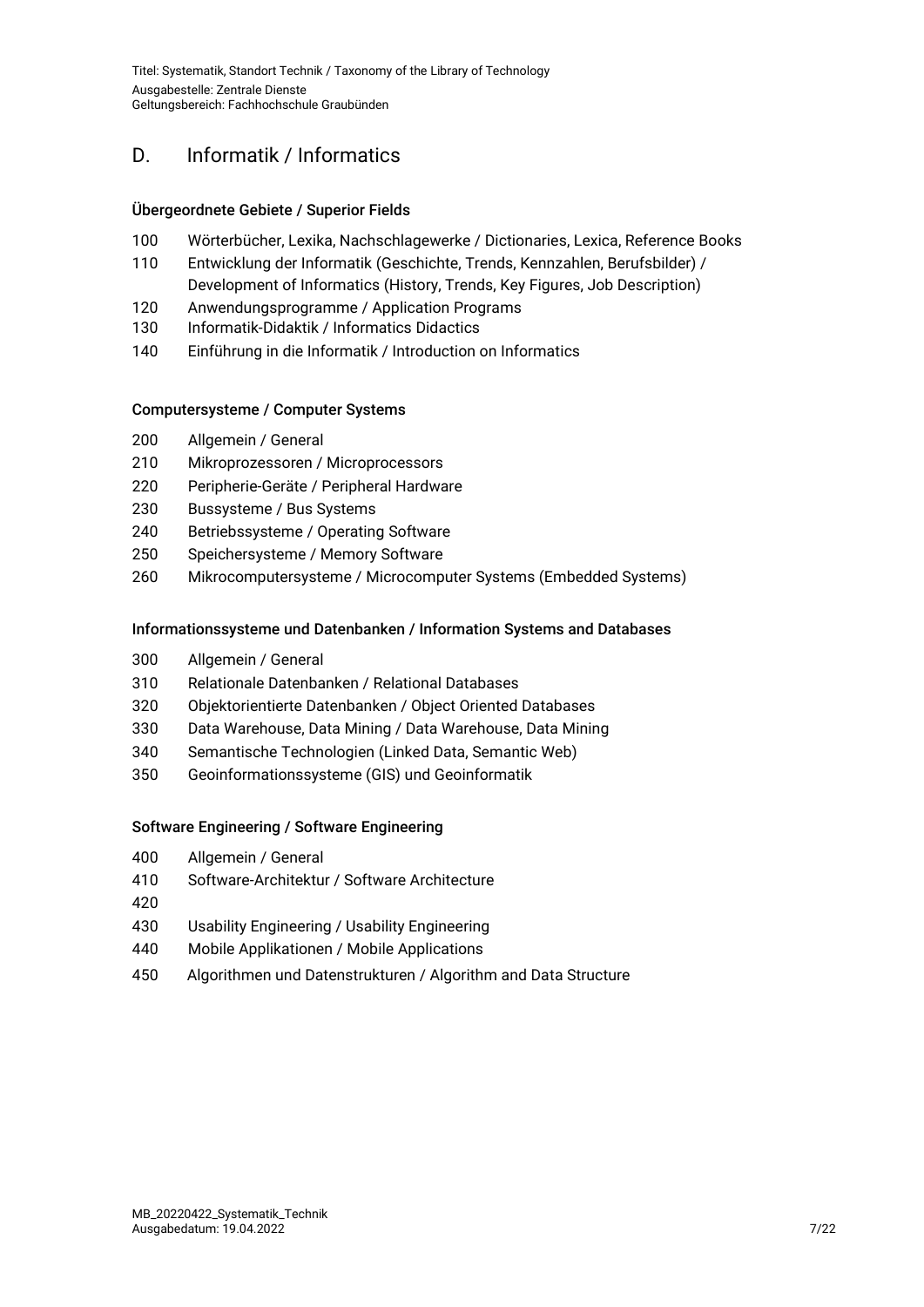#### Programmiersprachen / Programming Languages

- Allgemein, Compiler, Interpreter / General, Compiler, Interpreter
- Java / Java
- C/C++ / C/C++
- Visual Basic / Visual Basic
- PHP / PHP
- Andere Skript-Sprachen / Other Script Languages
- Python / Python
- Diverse Programmiersprachen / Programming Languages
- Bildungsorientierte Programmiersprachen / Educational Programming Languages

#### Verteilte Systeme / Distributed Systems

- Allgemein / General
- CORBA
- Web Services
- Parallele Programmierung / Parallel Programming
- Microservices/ Microservices
- Orchestrierung und Konfigurationsmanagement
- IoT

#### Grafik / Graphics

- Allgemein / General
- Benutzerschnittstellen / User Interface
- Computeranimation / Computer Animation
- Bildverarbeitung / Image Processing *siehe J 400 see J 400* 
	-

#### Expertensysteme / Expert Systems

- Allgemein / General
- Neuronale Netze / Neural Networks
- Künstliche Intelligenz / Artificial Intelligence
- Maschinelles Lernen / Machine Learning
- Data Science / Data Science

#### IT-Sicherheit / IT- Security

- Allgemein / General
- Kryptografie / Cryptography
- Internetsicherheit / Internet Security
- Firewalls, IDS / Firewalls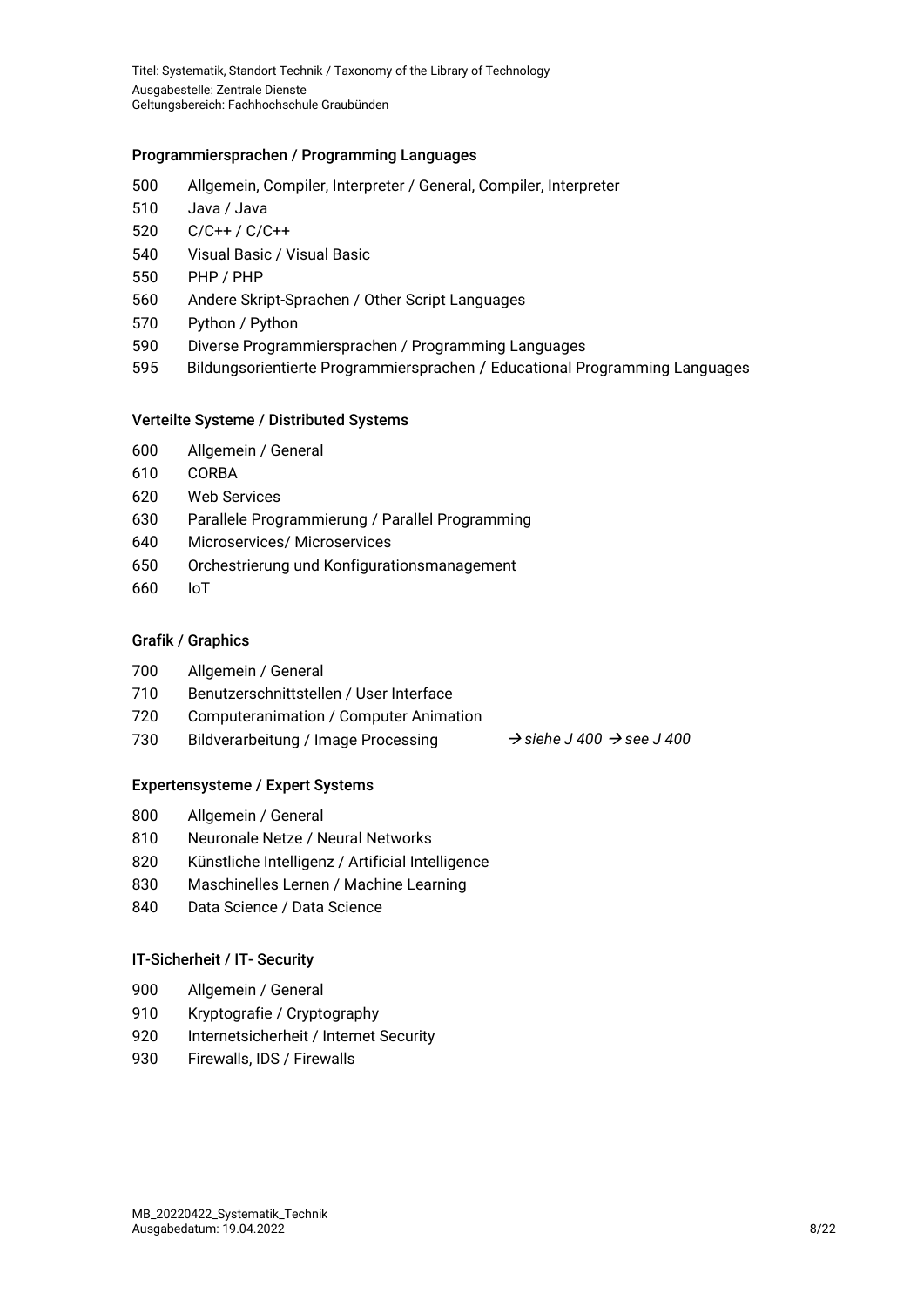# <span id="page-8-0"></span>E. Technik / Technology

- Wörterbücher / Dictionaries
- Lexika / Lexica
- Normen / Norms
- Formeln und Einheiten / Norms and Units
- Technik Diverses / Technology Sundries

# <span id="page-8-1"></span>F. Maschinenbau / Maschine Engineering

- Normen, Formelsammlung / Norms, Formulary
- Grundlagen Maschinenbau allgemein / General Foundations on Maschine Engineering
- Messtechnik / Metrology
- Thermodynamik, Strömungslehre / Thermodynamics, Rheology
- Apparatebau / Apperatus Engineering
- Fahrzeugbau / Automotive Engineering
- Werkstoffkunde: Grundlagen / Materials: Foundations
- Konstruktionslehre: Normen / Theory of Design: Norms
- 910 Konstruktionslehre: Grundlagen / Theory of Designs: Fundations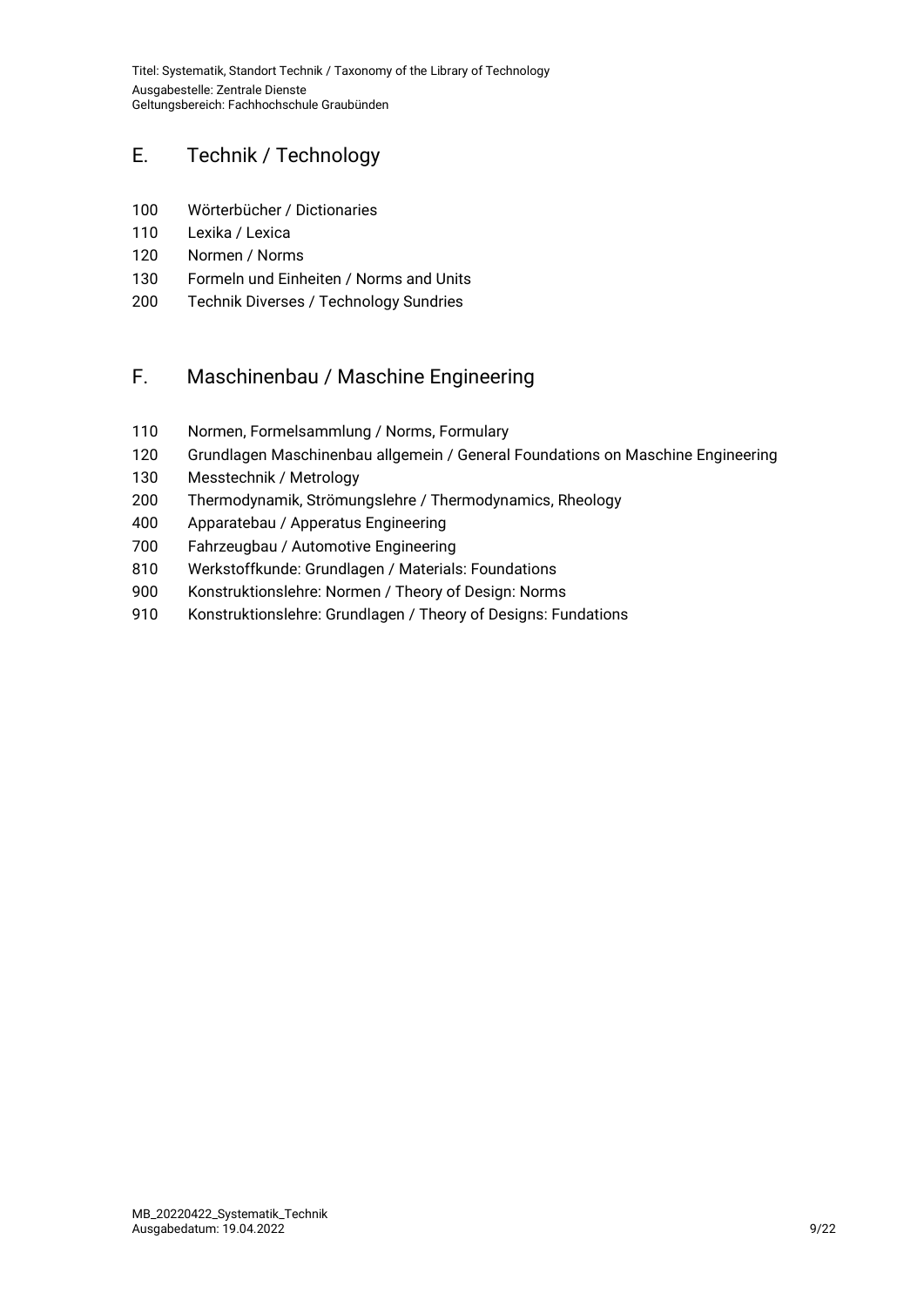# <span id="page-9-0"></span>G. Elektrotechnik / Electrical Engineering

#### Elektrotechnik allgemein / Electrical Egineering in General

- 100 Wörterbücher, Lexika, Nachschlagewerke / Dictionaries, Lexica, Reference Books TG 105 Normen
- 110 Grundlagen Elektrotechnik allgemein / Foundations, Electrical Engineering in General
- 120 Theoretische Elektrotechnik / Electrical Engineering in General
- 130 Anwendung Elektrotechnik / Application of Electrical Engineering
- 140 Bauelemente / Components

#### Elektrische Messtechnik / Electrical Metrology

- 200 Grundlagen, Lehrbücher, Messung elektrischer Grössen / Foundations, Textbooks, Metering of Electrical Magnitudes
- 210 Messfühler, Sensoren / Sonsoring Elements
- 220 Messung nicht-elektrischer Grössen / Metering of Non-electronical Magnitudes
- 230 Prozessmesstechnik / Process Metrology

#### Elektrische Maschinen / Electrical Maschines

- 300 Grundlagen elektrische Maschinen / Foundations of Electrial Maschines
- 310 Antriebe, Elektrofahrzeuge, diverse Maschinen / Electrical Drives, Electrial Powered Vehicle, Diverse Maschines

#### Mikrowellentechnik / Microwave Engineering

400 Mikrowellentechnik / Microwave Engineering

#### Elektrische Energietechnik / Electrical Engergy Engineering

- 500 Elektrische Energietechnik / Electrical Engery Egineering
- 510 EMV (Elektromagnetische Verträglichkeit) / Electromagnetic Tolerance
- 520 Vorschriften, Sicherheit / Regulations, Norms, Security

#### Energiewirtschaft / Energy Management

600 Energiewirtschaft / Energy Management

#### Erneuerbare Energien / Renewable Energies

700 Erneuerbare Energien / Renewable Energies

#### Signalverarbeitung / Signal Processing

900 Signalverarbeitung / Signal Processing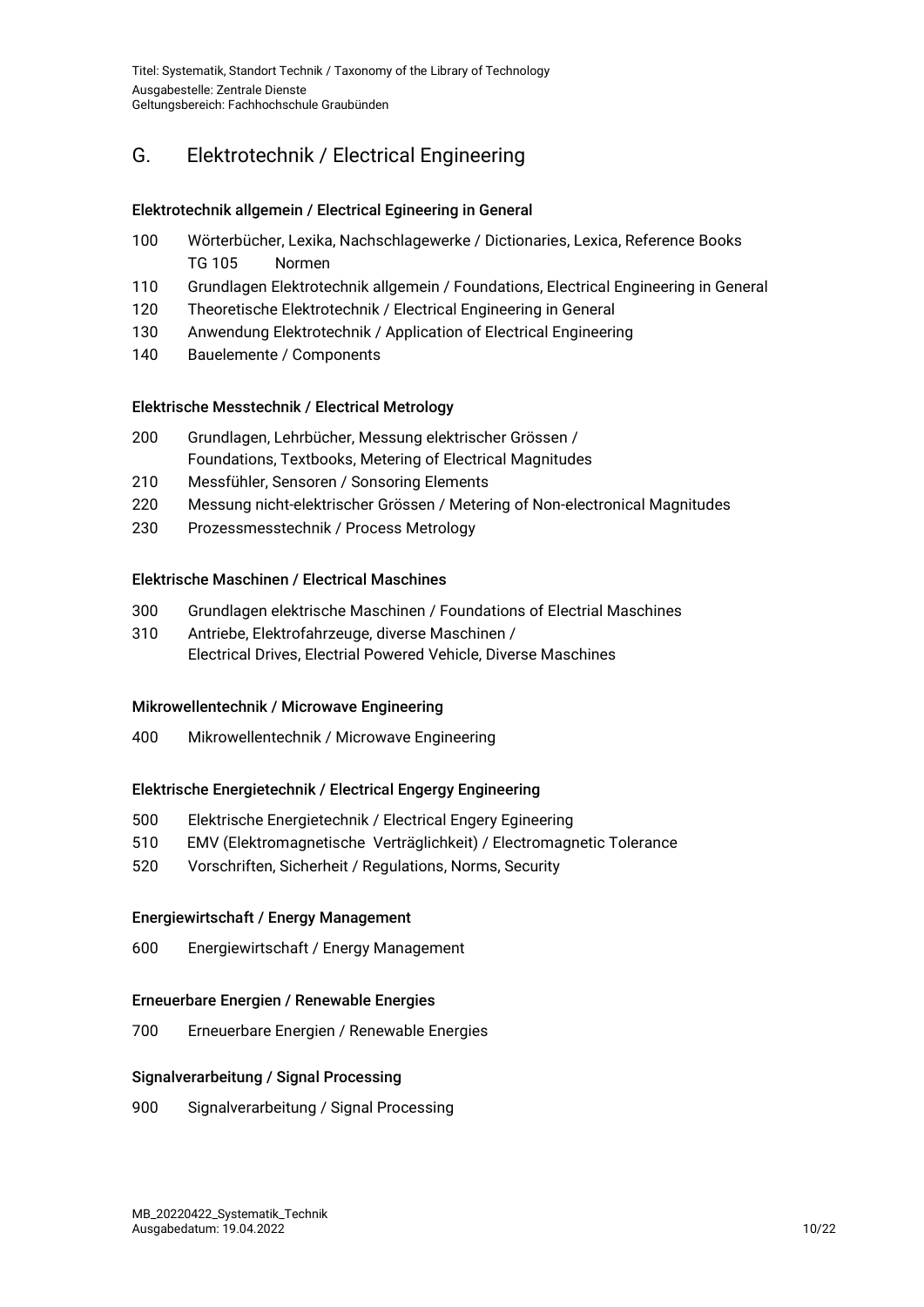### <span id="page-10-0"></span>H. Elektronik / Electronics

#### Elektronik allgemein / Electronics in General

- 100 Nachschlagewerke / Reference Books
- 110 Grundlagen / Foundations

#### Analoge Elektronik / Analog Electronics

- 200 Halbleiterbauelemente / Semiconductor Devices
- 210 Schaltungstechnik, Grundschaltungen / Circuit Technique, Basic Circuit
- 220 Schaltungssimulation / Circuit Stimulation
- 230 Filterentwurf / Filter Draft
- 240 Applikationsschaltungen / Application Circuits

#### Digitale Elektronik / Digital Electronics

- 300 Digitale Elektronik: Grundlagen / Digital Electronics: Foundations
- 320 FPGA + PLD / FPGA + PLD
- 340 HDL, Verilog, VHDL / HDL, Verilog, VHDL

#### Leistungselektronik / Power Electronics

400 Grundlagen / Foundations

#### Mikroelektronik / Micro Electronics

- 500 Grundlagen / Foundations
- 510 Mikrokontroller, Mikroprozessoren / Microcontroller, Microprocessor

#### Montagetechnik / Assembly Technology

600 SMD / SMD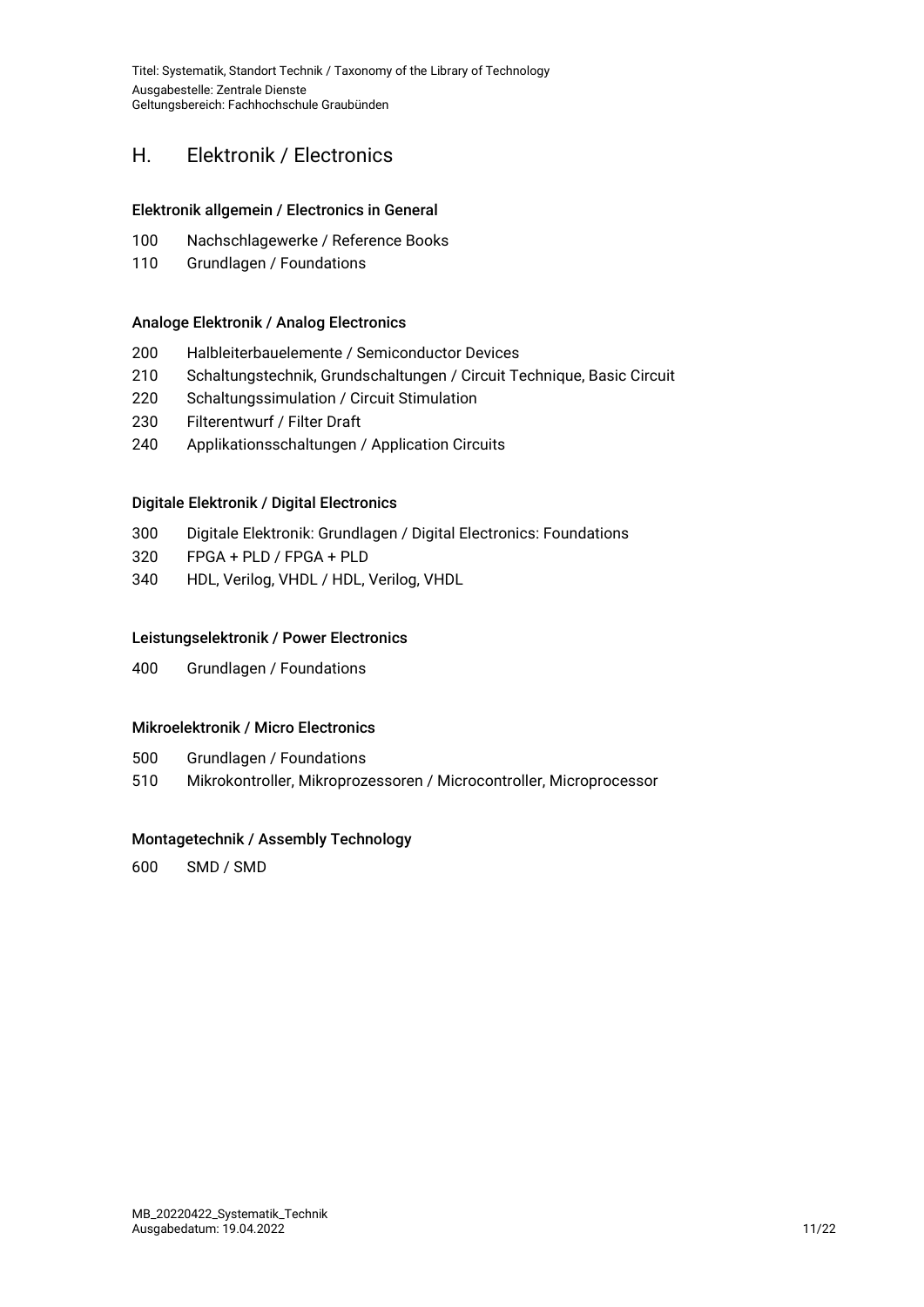# <span id="page-11-0"></span>I. Automation / Automation

#### Steuerungstechnik / Control Technology

- 100 Grundlagen, Automatisierungstechnik / Foundations, Automation Technology
- 110 SPS / SPS
- 120 Entwurfsmethoden / Design Methods
- 130 Kommunikationstechnik und Identifikationstechnik / Communication and Identification Technology
- 140 Roboter / Robots

#### Regelungstechnik / Cybernetics

- 200 Normen, Grundlagen, Lehrbücher / Norms, Foundations, Text Books
- 210 Diskrete Regelungen, Abtastsysteme / Discrete Regulations, Sensory Systems
- 220 Fuzzy Control / Fuzzy Control

#### Dynamische Systeme / Dynamic Systems

- 300 Systemtheorie, Grundlagen / System Theory, Foundations
- 310 Matlab /Simulink, Programmiersprache Tool / Matlab / Simulink, Programming Language Tool
- 320 Analogrecherchentechnik / Analog Research Technique

### <span id="page-11-1"></span>J. Photonics / Photonics

- 100 Allgemeines, Grundlagen / General, Reference Books
	- TJ 110 Vorschriften, Normen / Regulations, Norms
- 200 Laser / Laser
- 300 Optik / Optics
- 400 Bildverarbeitung / Image Processing
	- 400 Allgemeines / General
	- 410 Beleuchtung / Illumination
	- 420 Abbildungsoptiken / Imaging Optics
	- 430 Kameras & Detektoren / Image Sensors & Detectors
	- 440 Bildverarbeitungssyssteme / Image Processing Systems
	- 450 Software & Algorithmen / Software & Algorithms
- 500 Optoelektrontronische Sensoren, Optoelektronik / Optoelectronic Sensors, Optoelectronics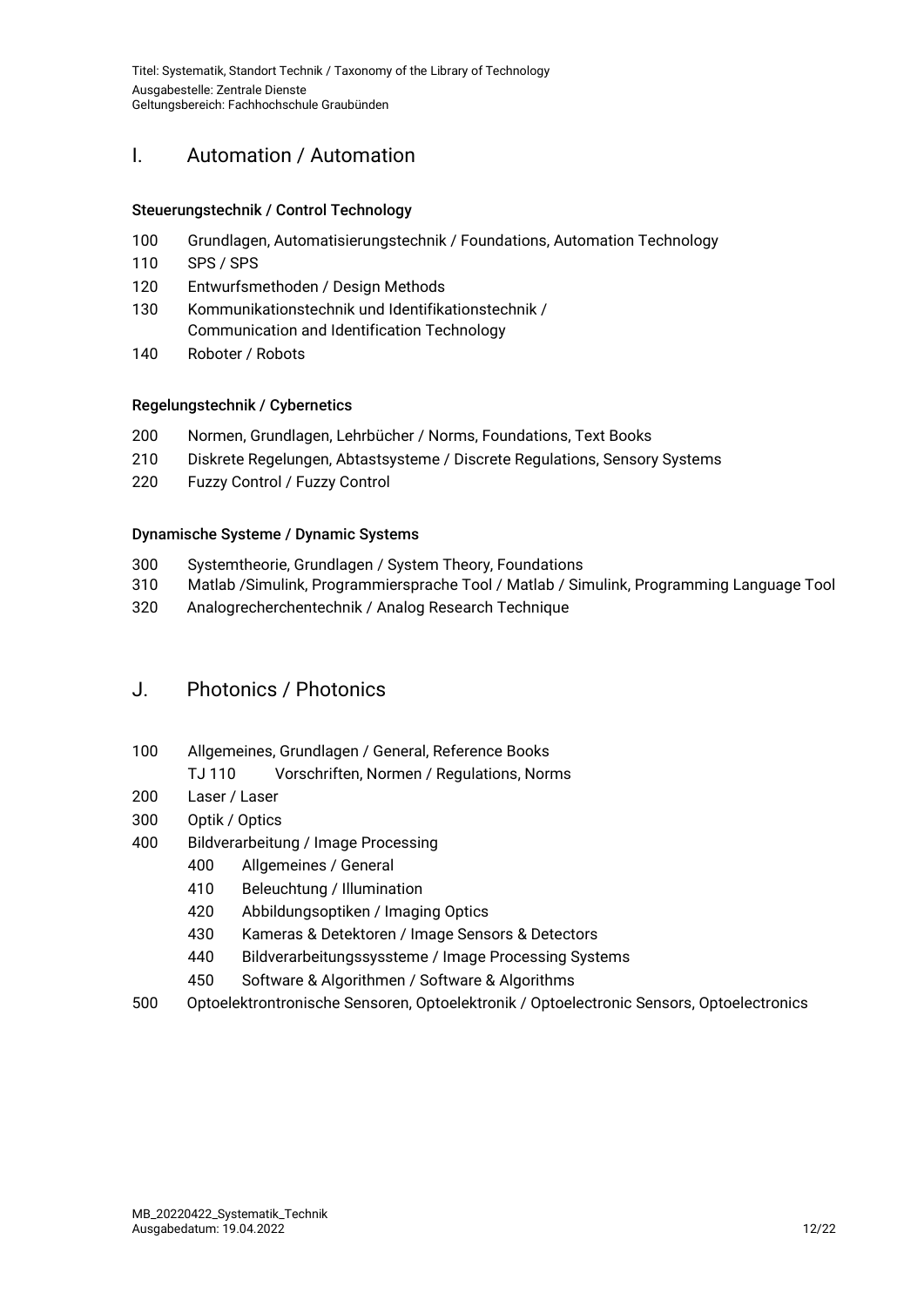# <span id="page-12-0"></span>K. Multimedia / Multimedia

#### Allgemeines, Gesamtdarstellungen / General, Complete Overview

- 100 Allgemeines, Nachschlagewerke / General, Reference Books
- 110 Lexika, Nachschlagewerke / Lexica, Reference Books
- 120 Gesamtdarstellungen / Complete Overview
- 130 Berufsbildung / Professional Education

#### Mediengeschichte, Mediensysteme / Media History, Media Systems

- 210 Gesamtdarstellungen (Buchgeschichte) / Complete Overview (Book History)
- 220 Schweiz / Switzerland
- 230 International / International

#### Medienökonomie, Medienrecht, Medien- und Kommunikationspolitik / Media Economics, Media Law, Media and Communication Politics

- 310 Medienökonomie / Media Economics
- 320 Medienrecht / Media Law
	- 321 Allgemein / General
	- 322 Schweiz / Switzerland
	- 323 EU/Europa / EU, Europe
- 330 Medien- und Kommunikationspolitik / Media and Communication Politics

#### Management, Medien und Kulturmanagement / Management, Media and Cultural Management

- 410 Medien- und Kulturmanagement / Media and Cultural Management
	- 411 Allgemein / General
	- 412 Medienanalyse / Media Analysis
- 420 Marketing / Marketing
- 430 Werbung (Werbewirkung, Mediaplanung) / Advertising (Advertising Effect, Media Planning)
- 440 Storytelling / Storytelling

#### Medienethik, -pädagogik, -psychologie / Media Ethics, Education and Psychology

- 510 Allgemeines, Gesamtdarstellungen / General, Complete Overview
- 520 Medienethik / Media Ethics
- 530 Medienkompetenz / Media Literacy
- 540 Medienkritik, Sozialkritik (Mediengesellschaft)  $\rightarrow$  siehe auch «Soziologie», am Standort **Wirtschaft**

Media Criticism, Social Criticism (Media Society) *see also «Sociology» in the Library of Economics*

- 550 Medienkultur / Media Culture
- 560 Medienpsychologie (Wirkung) / Media Psychology (Effect)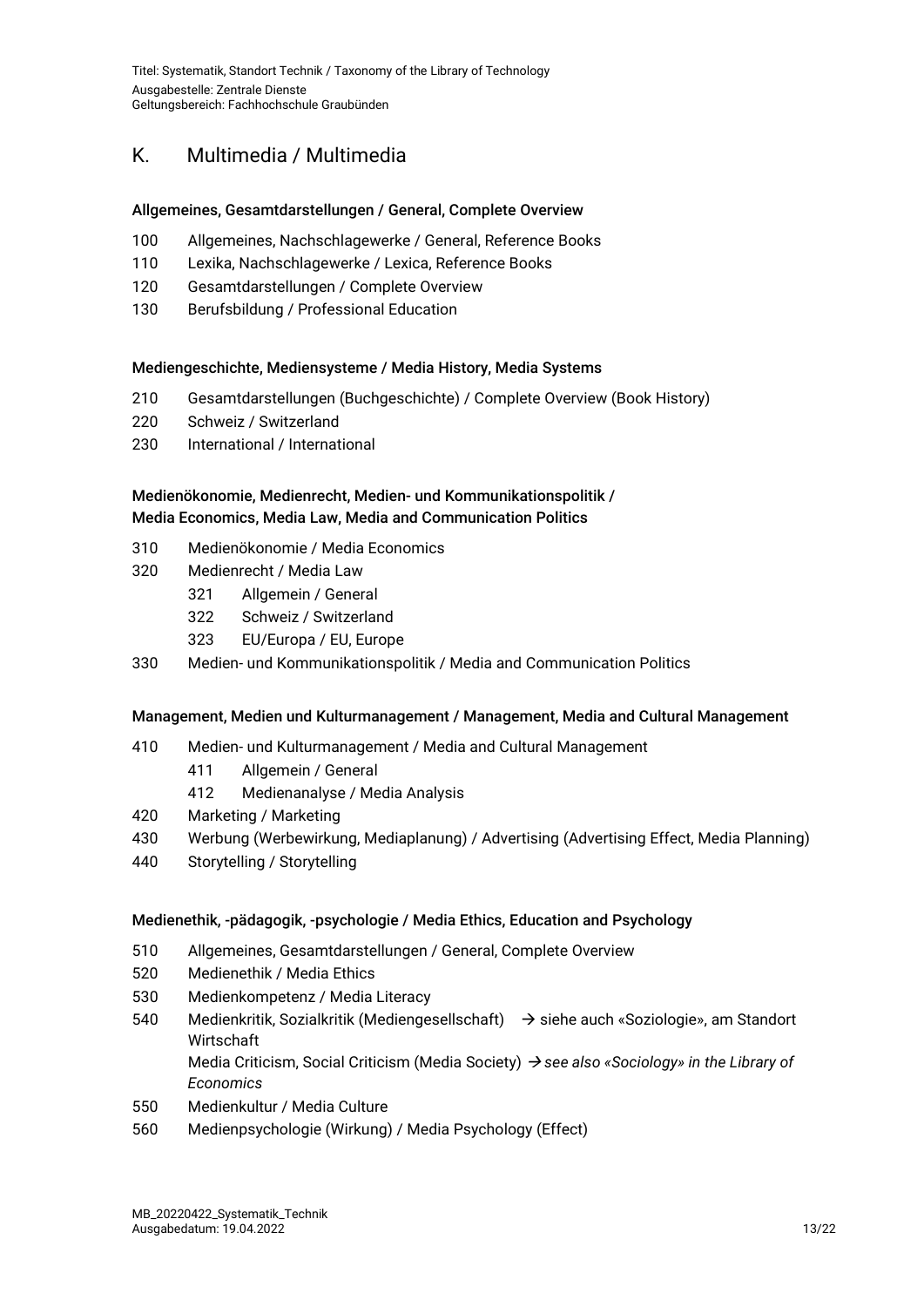#### Empirische Medien- und Kommunikationsforschung / Empirical Media and Communication Research

- 610 Allgemeines, Gesamtdarstellungen / General, Complete Overview
- 620 Empirie, Methoden, Forschung / Empirical Evidence, Methods, Research
- 630 Kommunikationswissenschaft (+Social Media) / Communication Sciences (+Social Media)

#### Medienproduktion / Media Production

- 710 Allgemeines, Gesamtdarstellungen / General, Complete Overview
- 720 Presse, Printmedien (inkl. Buch/Buchdruck) / Press, Printed Media (incl. Letterpress)
- 730 Hörfunk, Audio / Radio, Audio
- 740 Fernsehen / Television
- 750 Film / Video (auch 3D) / Film, Video (also in 3D)
- 760 Digitale Medien / Digital Media
- 770 Fotografie / Photography
- 780 Musik / Music
- 790 Events / Events

#### Medientechnik / Media Technology

- 810 Allgemeines, Gesamtdarstellungen / General, Complete Overview
- 820 Presse, Printmedien / Press, Printed Media
- 830 Hörfunk, Audio / Radio, Audio
- 840 Fernsehen / Television
- 850 Film, Video / Film, Video
- 860 Digitale Medien (CD-ROM, DVD, Bildplatte, Crossmedia) / Digital Media (CD, DVD, Crossmedia)
- 870 Fotografie / Photography
- 880 Musik / Music
- 890 Event / Events

#### Journalismus / Journalism

900 Allgemeines, Gesamtdarstellungen / General, Complete Overview

#### DVD / DVD

KD 000 Dokumentarfilme / Documentaries KM 000 Musik-Filme / Music Videos KR 000 Spielfilme (Klassiker) / Feature Films (Classics) KS 000 Schweizer Spielfilme / Swiss Feature Films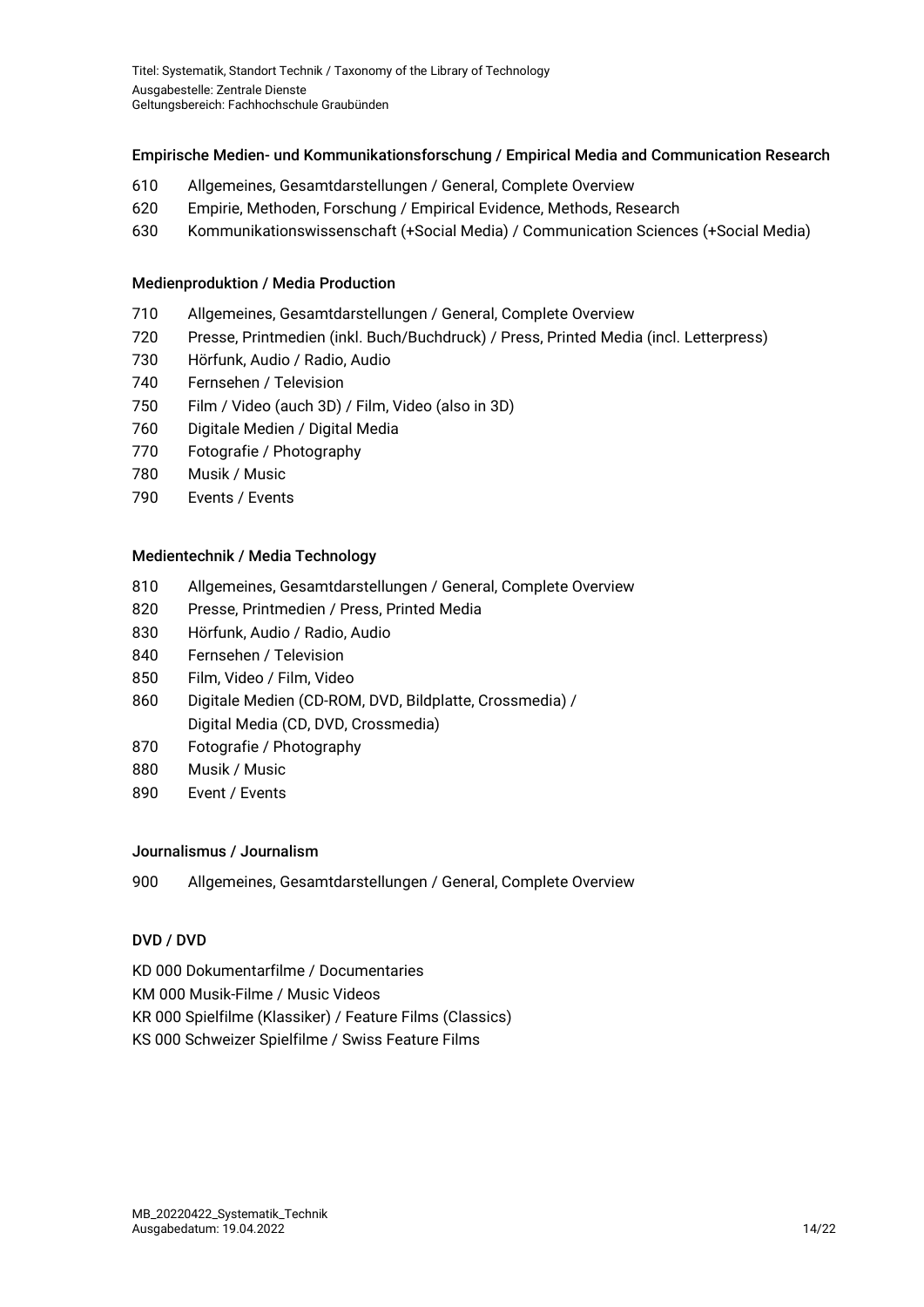# <span id="page-14-0"></span>L. Bauingenieurwesen / Civil Engineering

#### Dokumentation, Medien, Geschichte und Entwurf / Documentation, Media, History and Outline

- 120 Allgemeine Nachschlagewerke / General, Reference Books
- 140 Deutsch (für Ingenieure) / Geman (for Engineers)
- 150 Technisches Englisch / Technical English
- 160 Geschichte im Bauingenieurwesen / Histroy in Civil Engineering
- 170 Entwurf im Bauingenieurwesen / Concept Design in Civil Engineering

#### Grundlagen im Bauingenieurwesen / Basics in Civil Engineering

- 210 Bauphysik, Bauchemie / Building Physics, Construction Chemistry
- 220 Allgemeine Baustoff- und Werkstoffkunde / Buildung Material Science
- 230 Mechanik / Mechanics
- 240 Schwingungslehre, Tragwerksdynamik / Kymatology, Supporting Structure Dynamics
- 250 Messtechnik im Bauingenieurwesen / Metrology in Civil Engineering

#### Baukonstruktion und Baustatik / Structural Design and Structural Analysis

- 310 Baustatik / Structural Analysis
- 320 Computerstatik / Computer Analysis
- 330 Flächentragwerk / Two Dimensional Framwork
- 340 Methode der finiten Elemente / Methods of Finit Elements
- 350 Konstruktionen und Berechnung einzelner Bauteile / Construction and Calculation of Single Components

#### Bauweisen und Baustoffe / Structure and Materials

- 410 Holzbau / Timber Structure
	- 411 Materialkunde / Material Science
	- 412 Dokumentation / Documentation
	- 413 Grundlagen / Foundations
	- 414 Vorlesungen, Bemessungen, Prüfungen / Lecturers, Designs, Exams
	- 416 Brandschutz / Fire Control and Protection
- 420 Massivbau, Stahlbetonbau / Solid Construction, Reinforced Concrete Steel Construction
	- 421 Materialkunde / Material Science
	- 422 Dokumentation / Documentation
	- 423 Grundlagen / Foundations
	- 424 Vorlesungen, Bemessungen, Prüfungen / Lecturers, Designs, Exams
	- 426 Brandschutz / Fire Control and Protection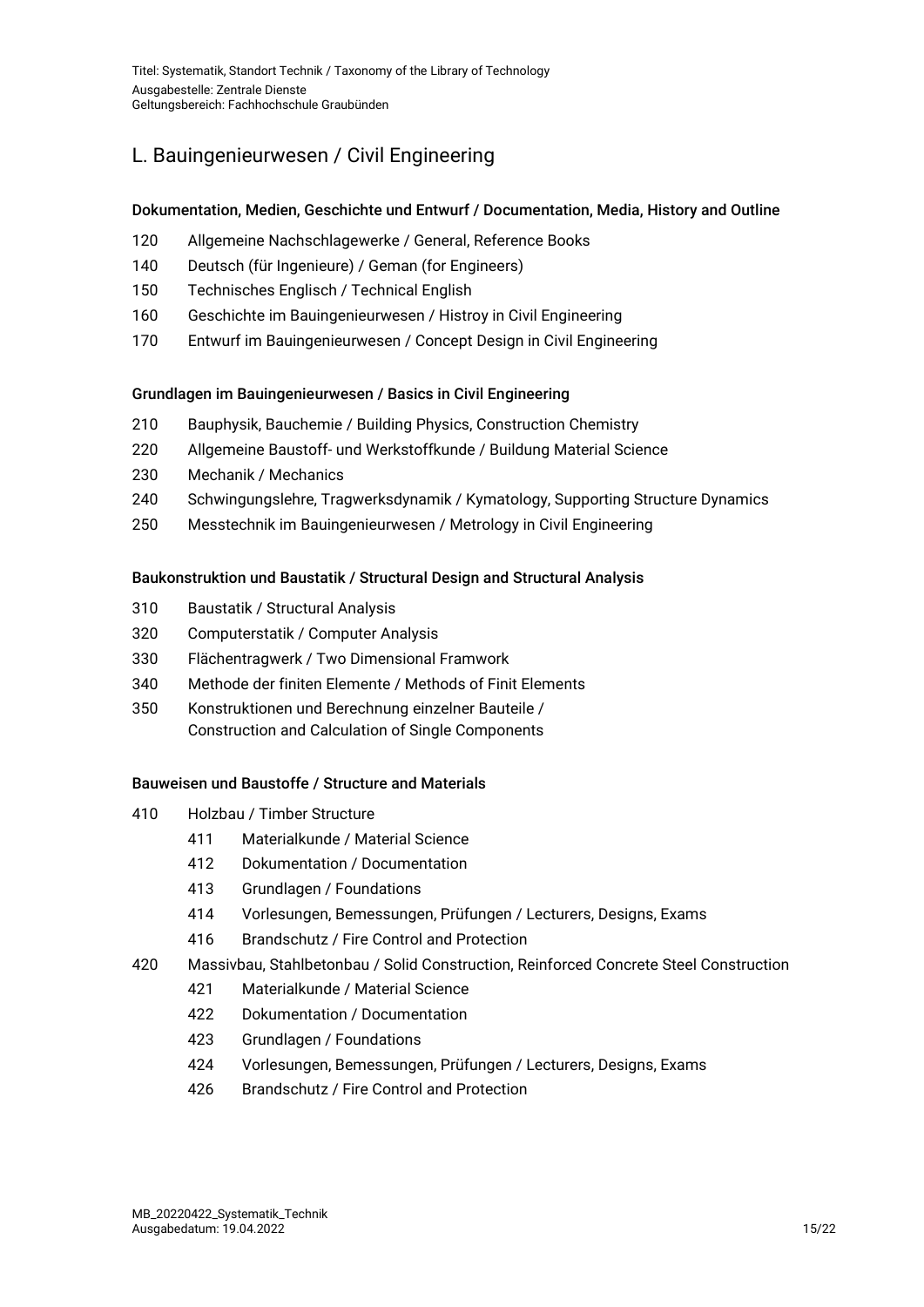- 440 Stahlbau / Steel-Grider Construction
	- 441 Materialkunde / Material Science
	- 442 Dokumentation / Documentation
	- 443 Grundlagen / Foundations
	- 444 Vorlesungen/ Bemessungen/ Prüfungen
	- 446 Brandschutz / Fire Control
- 450 Verbundbau / Composite Construction
- 460 Mauerwerksbau / Masonry Construction
- 470 Brückenbau / Bridge Construction

#### Grundbau, Geotechnik / Foundation Engineering, Geotechnics

- 510 Allgemeines, Gesamtdarstellungen / General, Complete Overview
- 520 Bodenmechanik / Ground Engineering
- 530 Grundbau, Erdbau / Foundation Engineering, Earthworkds
- 550 Felsmechanik / Crag Mechanics

#### Wasserwirtschaft, Wasserbau / Water Management, Hydraulic Engineering

- 610 Hydraulik, Hydromechanik / Hydraulic, Hydro Mechanics
- 620 Hydrologie / Hydrology
- 640 Wasserbau, Flussbau / Hydraulic Engineering, River Engineering

#### Verkehrs- und Transporttechnik / Traffic and Transport Technology

720 Verkehrs- und Strassenbau / Traffic and Street Construction

#### Bauorganisation und Baubetrieb / Construction Organisation and Construction Business

- 810 Baurecht / Construction Law
- 820 Betriebswirtschaftslehre und Kostenplanung / Business Administration and Cost Planning
- 830 Bauprozess-Management / Construction Processes and Management
- 840 Baufehler / Constructional Faults
- 850 Bauwerkserhaltung, Instandsetzung / Building Preservation and Corrective Maintenance
- 860 geodätische Messtechniken / Geodesic Measurement Techniques

#### Spezielle Kapitel des Bauingenieurwesens / Special Chapters within the Civil Engineering

- 910 Tunnelbau, Untertagebau / Tunnel Construction, Underground Mining
- 930 Vermessung / Surveying
- 940 Naturgefahren, Erdbeben / Natural Hazard, Earthquake
- 950 Brandschutz / Fire Control and Protection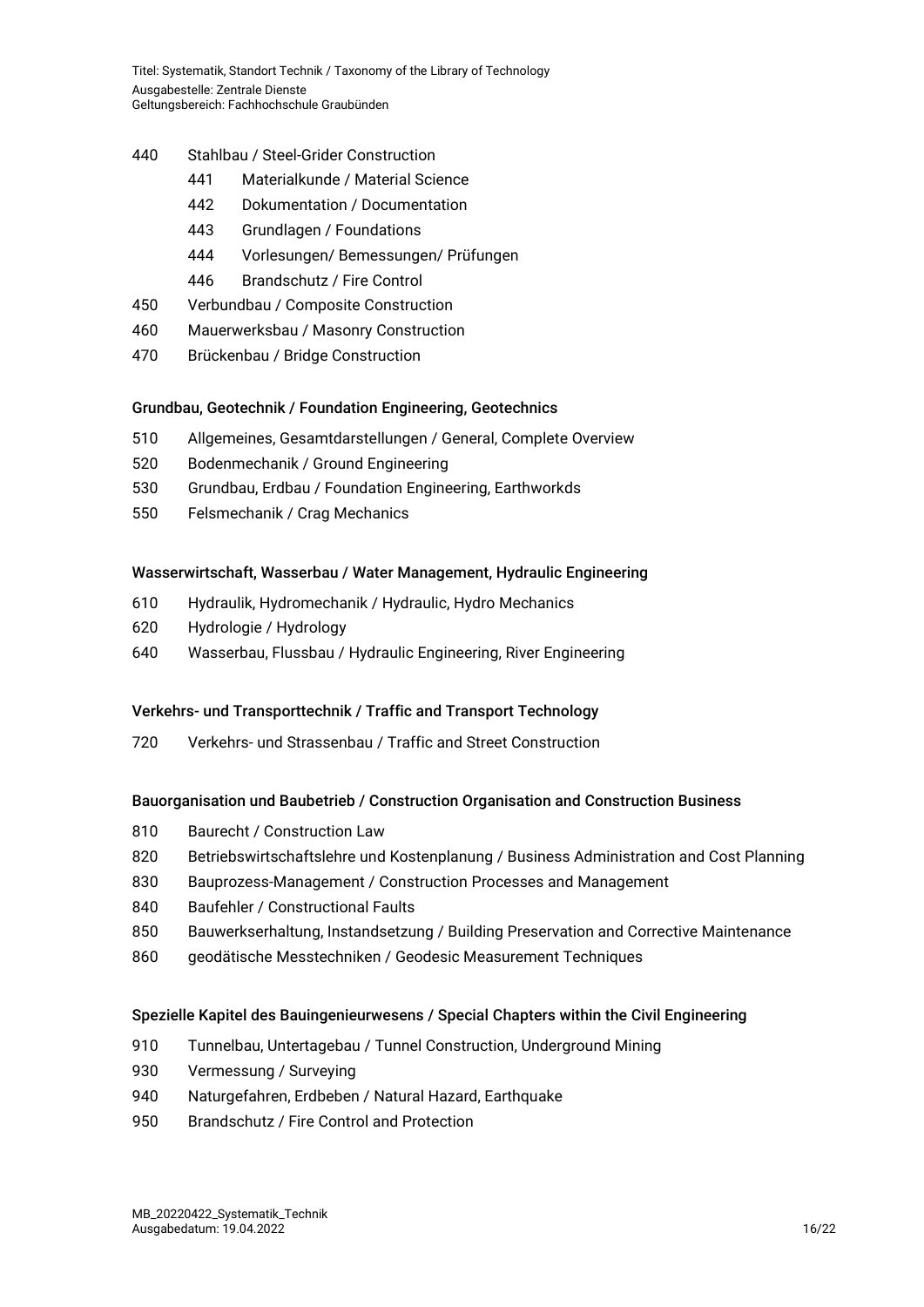# <span id="page-16-0"></span>M. Architektur / Architecture

#### Übergeordnete Gebiete, Grundlagen / Superior Fields, Foundations

- Normen / Standards
- Lexika, Nachschlagewerke / Lexica, Reference Books
- Recht in der Architektur / Architecture Law
- Architektur-Reiseführer / Architecture Guidebook
- Architekturtheorie, Architekturkritik / Architecture Theories, Architecture Critisim

#### Gestalten und Darstellen / Design and Rendering

- Zeichnen, Perspektive, Schattenlehre / Sketching, Perspectives, Shadow Theory
- Farbenlehre / Theory of Colours
- Grafik, Desktop-Publishing / Graphic Design, Desktop-Publishing
- Corporate Identity, Signet, Logo, Werbung, Produktgestaltung, Design / Coporate Identity, Signet, Logo, Advertisement, Product Development, Design

#### Entwurfslehre, Mass und Proportionen / Architect's Plan, Mass and Proportions

Entwurfslehre, Mass und Proportionen / Architect's Plan, Mass and Proportions

#### Architekturgeschichte / Architectural History

- Grundlagen der Architekturgeschichte / Foundations of the Architectural History
- Baustilkunde / Architecture Stile
- Denkmalpflege / Historic Preservation
- Baukultur Graubünden / Building Culture within Grisons
- Diverses / Sundries

#### Städtebau, Raumplanung / City and Room Planning

- Städtebau / Urban Planning
- Raumplanung / Regional Planning

#### Bautypen / Construction Types

- Typologie allgemein / Typology in General
- Wohnungs- und Siedlungsbauen / Residence and Village Construction
- Öffentliche Gebäude / Public Buildings
- Dienstleistungsbauten / Service Buildings
- Industrie-Bauten / Industrial Buildings
- Barrierefreies Bauen / Barrier-free Bffuilding
- Landschaftsarchitektur / Landscape Architecture (Planning)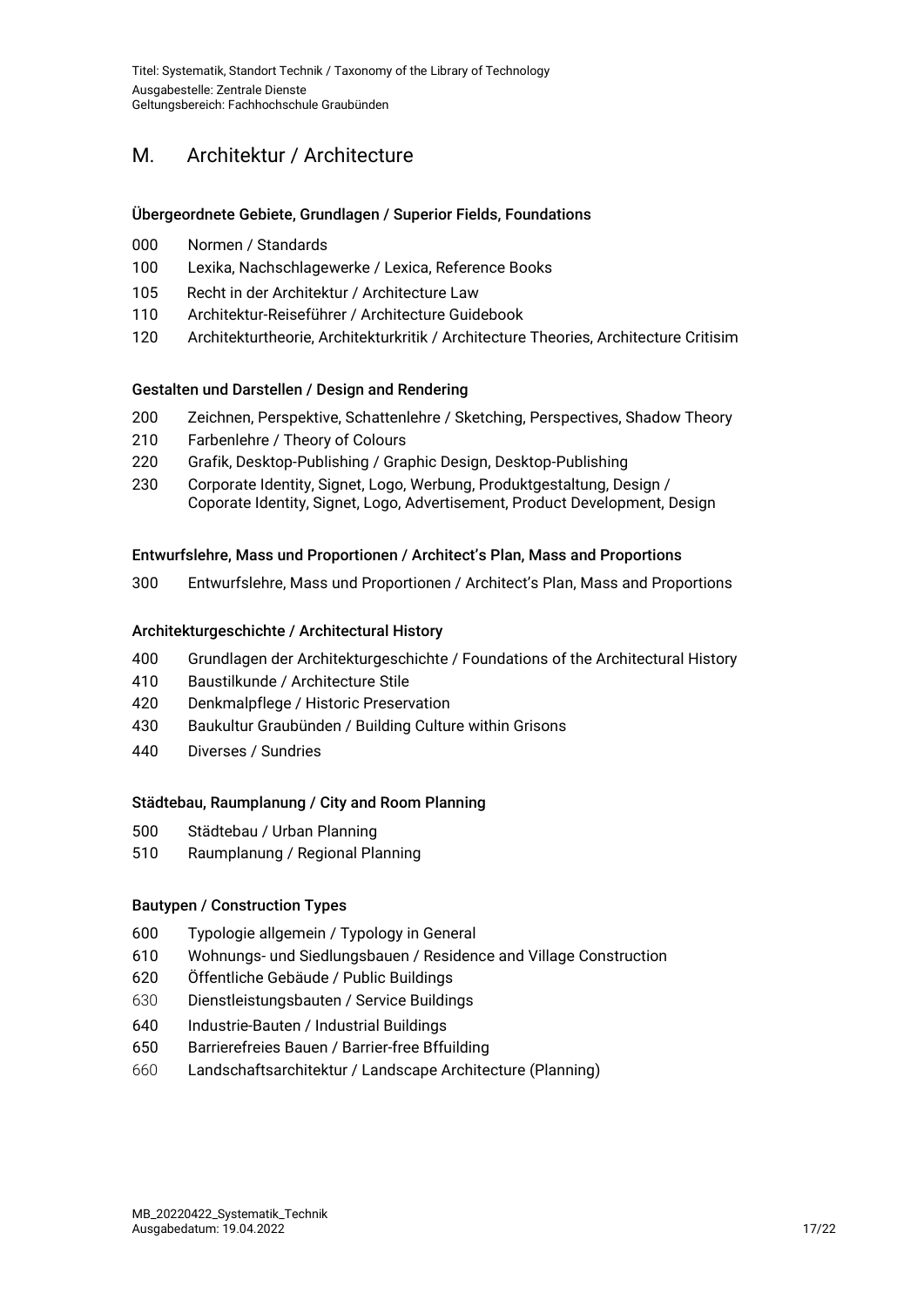#### Konstruktion, Bausysteme, Tragstruktur / Construction Systems and Structures

- Baustruktur / Structure of a Building
- Baumaterialien / Materials
	- Allgemein
		- Holz
		- Glas
		- Beton
		- 714.1 Betonpreise
		- Diverse Materialien
- Fügen von Bauelementen /
- Baurealisation / Construction Realisation
- Haustechnik / Building Automation
- Ökologisches und alternatives Bauen / Ecological and Alternative Construction
- Umbau / Conversion
- Bausanierung / Restoration of Buildings

#### Innenarchitektur / Interior Design

- Innenarchitektur / Interior Design
- Wohnpsychologie / Residence Psychology

#### Monographien, Werkverzeichnisse / Monographs and Catalogue Raisonné

- Monographien und Werkverzeichnisse bis 1900 / Monographs and Catalogue Raisonné until
- Monographien und Werkverzeichnisse 20. Jahrhundert allgemein / Monographs and Catalogue Raisonné in the 20th Century in General
- Architekten und Werke 20. Jahrhundert / Architectures and Selected Works in the 20th **Century**
- <span id="page-17-0"></span> Monographien und Werkverzeichnisse 21. Jahrhundert / Monographs and Catalogue Raisonné in the 21st Century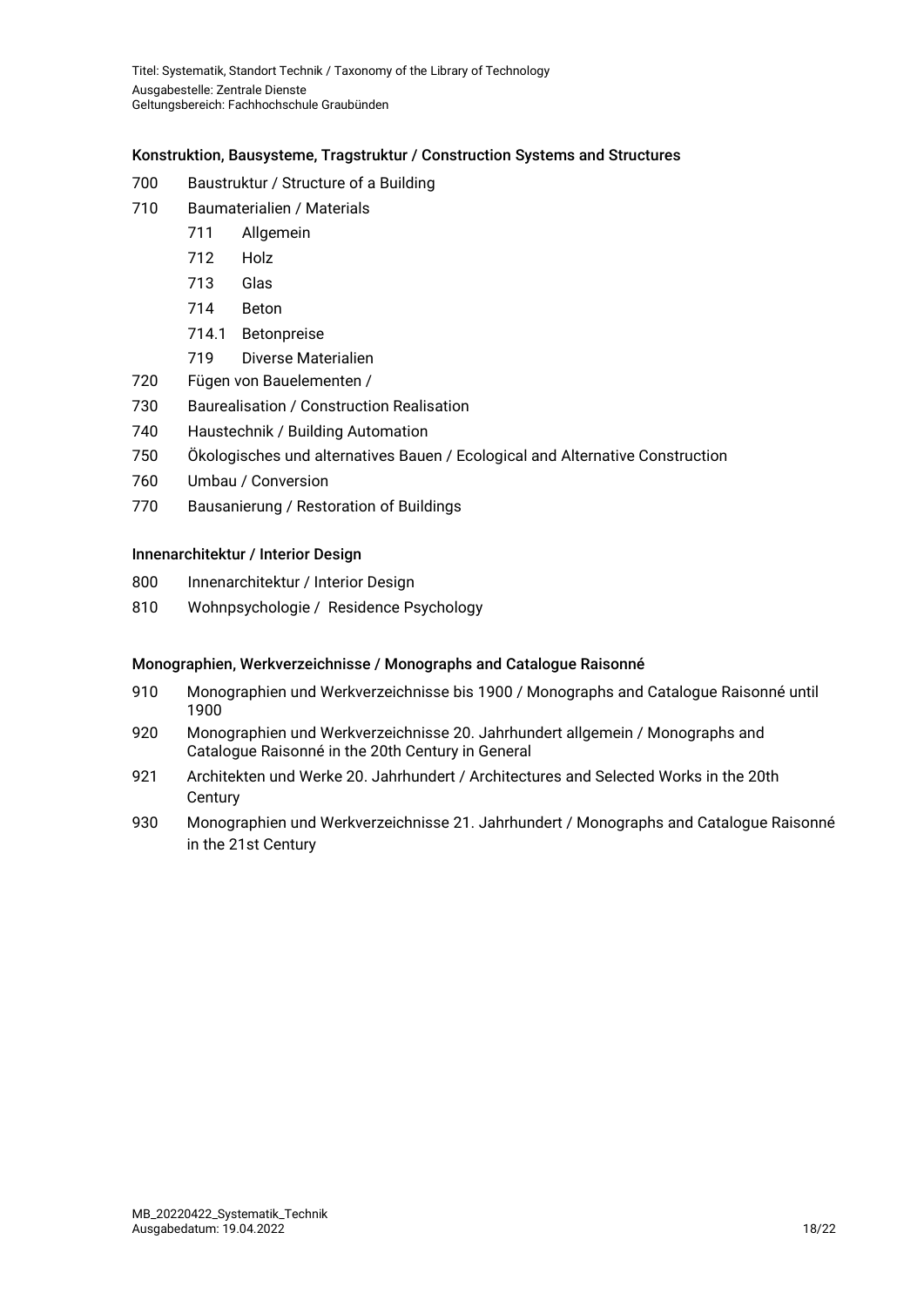### N. Kunst / Art

- Lexika, Nachschlagewerke / Lexica, Reference Books
- Kunst-Theorie / Art Theory
	- Ikonographie / Iconography
	- Handwerk / Craft
- Künstler und Werkverzeichnisse bis 1900 / Artists and Selected Works until 1900
- Künstler und Werkverzeichnisse 20. Jahrhundert / Artists and Selected Works in the 20th **Century**
- Künstler und Werkverzeichnisse 21. Jahrhundert / Artists and Selected Works in the 21th **Century**
- Kunsthandwerk / Craft
- Art Education / Art Education
	- Zeichnen / Drawing
	- Gestalten / Form Design
- Kunst am Bau / Art in Architecture

### <span id="page-18-0"></span>O. Mathematik / Mathematics

#### Mathematik allgemein / Mathematics in General

- Lehrbücher / Textbooks
- Formelbücher / Formularies
- Übungsbücher / Exercise Books
- Software / Software

#### Arithmetik, Zahlentheorie / Aritmethic, Number Theory

- Lehrbücher / Textbooks
- Formelbücher / Formularies
- Übungsbücher / Exercise books
- Software / Software

#### Algebra / Algebra

- Lehrbücher / Textbooks
- Formelbücher / Formularies
- Übungsbücher / Exercise books
- Software / Software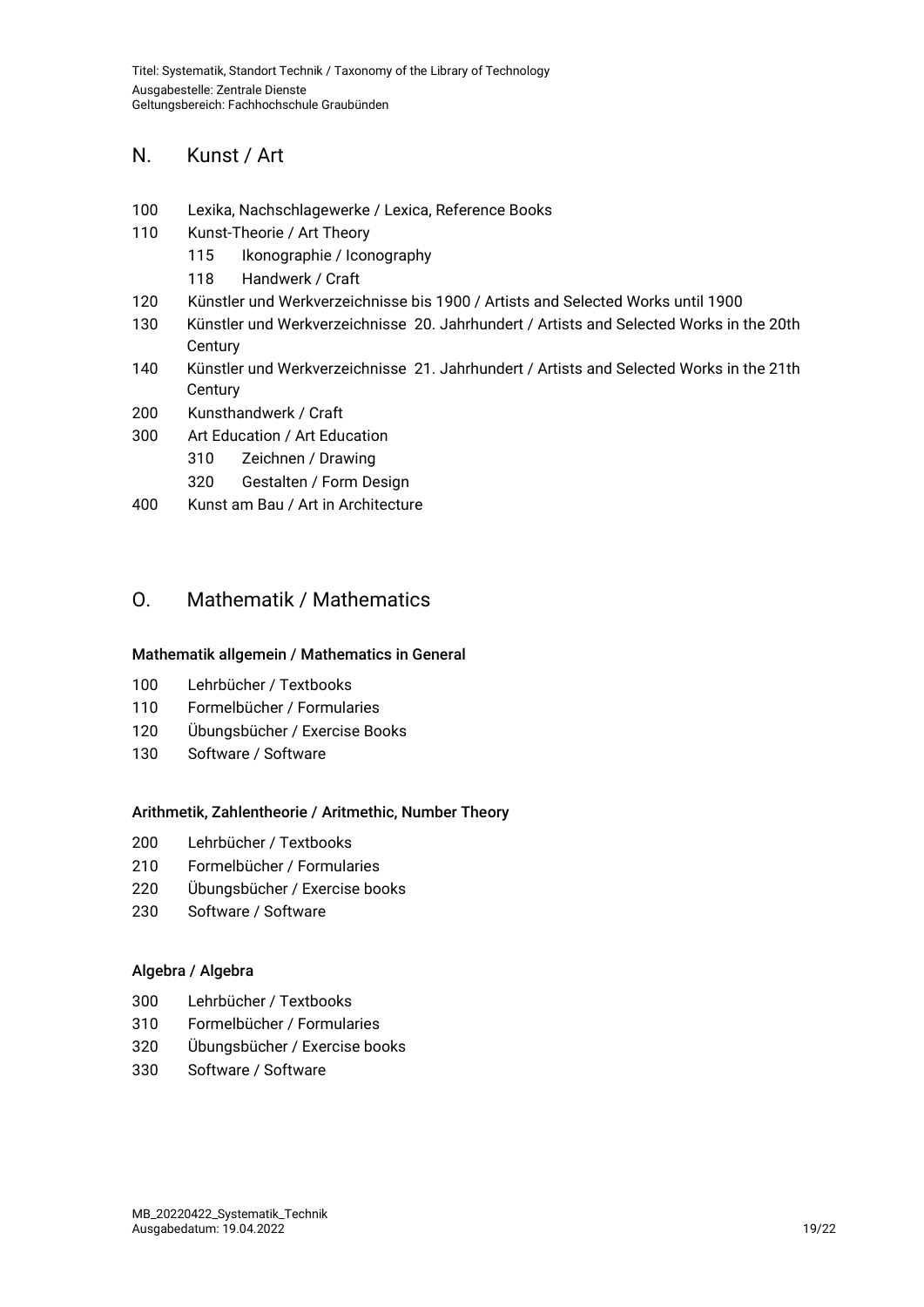#### Geometrie, Trigonometrie / Geometry, Trigonometry

- 400 Lehrbücher / Textbooks
- 410 Formelbücher / Formularies
- 420 Übungsbücher / Exercise books
- 430 Software / Software

#### Analysis (Differential- und Integralrechnung) / Analysis (Differential and Integral Calculus)

- 500 Lehrbücher / Textbooks
- 510 Formelbücher / Formularies
- 520 Übungsbücher / Exercise books
- 530 Software / Software

#### Diskrete Mathematik / Diskrete Mathematics

- 600 Lehrbücher / Textbooks
- 610 Formelbücher / Formularies
- 620 Übungsbücher / Exercise books
- 630 Software / Software

#### Kombinatorik, Wahrscheinlichkeit, Statistik / Combinatorics, Probability Calculation, Statistics

- 700 Lehrbücher / Textbooks
- 710 Formelbücher / Formularies
- 720 Übungsbücher / Exercise books
- 730 Software / Software

### <span id="page-19-0"></span>P. Physik / Physics

- 100 Allgemein / General
- 110 Mechanik / Mechanics

### <span id="page-19-1"></span>Q. Chemie / Chemistry

<span id="page-19-2"></span>100 Lexika, Nachschlagewerke, Fachwörterbücher Chemie / Encyclopaedias, Reference Books, Specialist Dictionaries on Chemistry Chemie (Gesamtdarstellungen, Grundlagen) / Chemistry (Complete Overview, Foundations)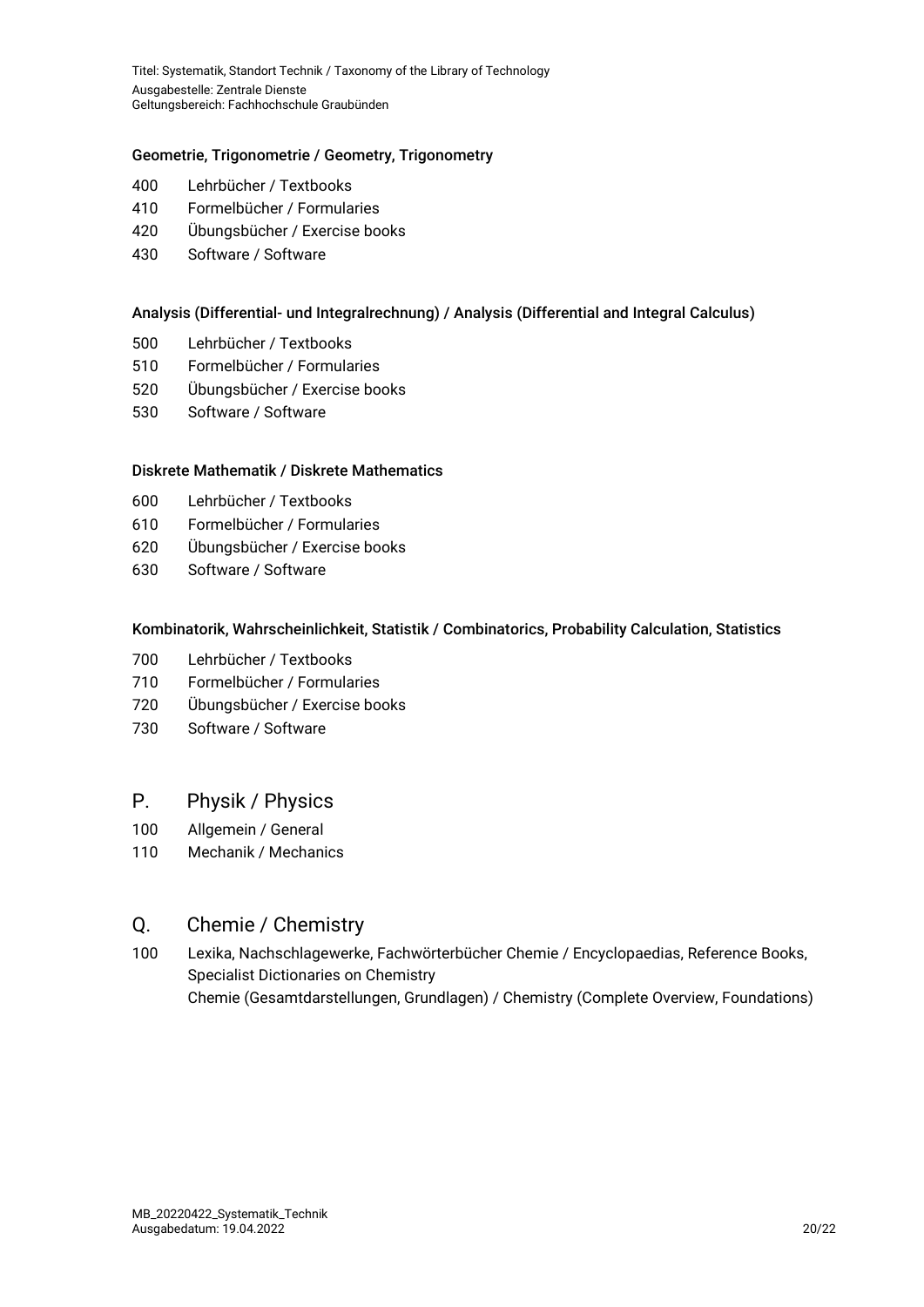# R. Naturwissenschaften / Natural Sciences

- 100 Geologie / Geology
- 200 Biologie (Ökologie) / Biology (Ecology)
- 300 Umweltschutz / Environmental Protection
- 400 Geographie / Geography
- 500 Astronomie / Astronomy
- 600 Diverses / Sundries

### <span id="page-20-0"></span>T. Recht / LAW

100 ZGB, OR / ZGB, OR

# <span id="page-20-1"></span>U. Geschichte / History

- 100 Geschichte allgemein / General History
- 110 Geschichte der Schweiz / History of Switzerland
- 120 Geschichte Graubündens / History of Grisons
- 200 Politik / Politics

### <span id="page-20-2"></span>V. Forschungsmethodik / Research Methodolgy

- 510 Allgemeines, Lehrbücher / General, Textbooks
- 520 Qualitative Forschungsmethodik / Qualitative Research Methodology
- <span id="page-20-3"></span>530 Quantitative Forschungsmethodik / Quantitative Research Methodology